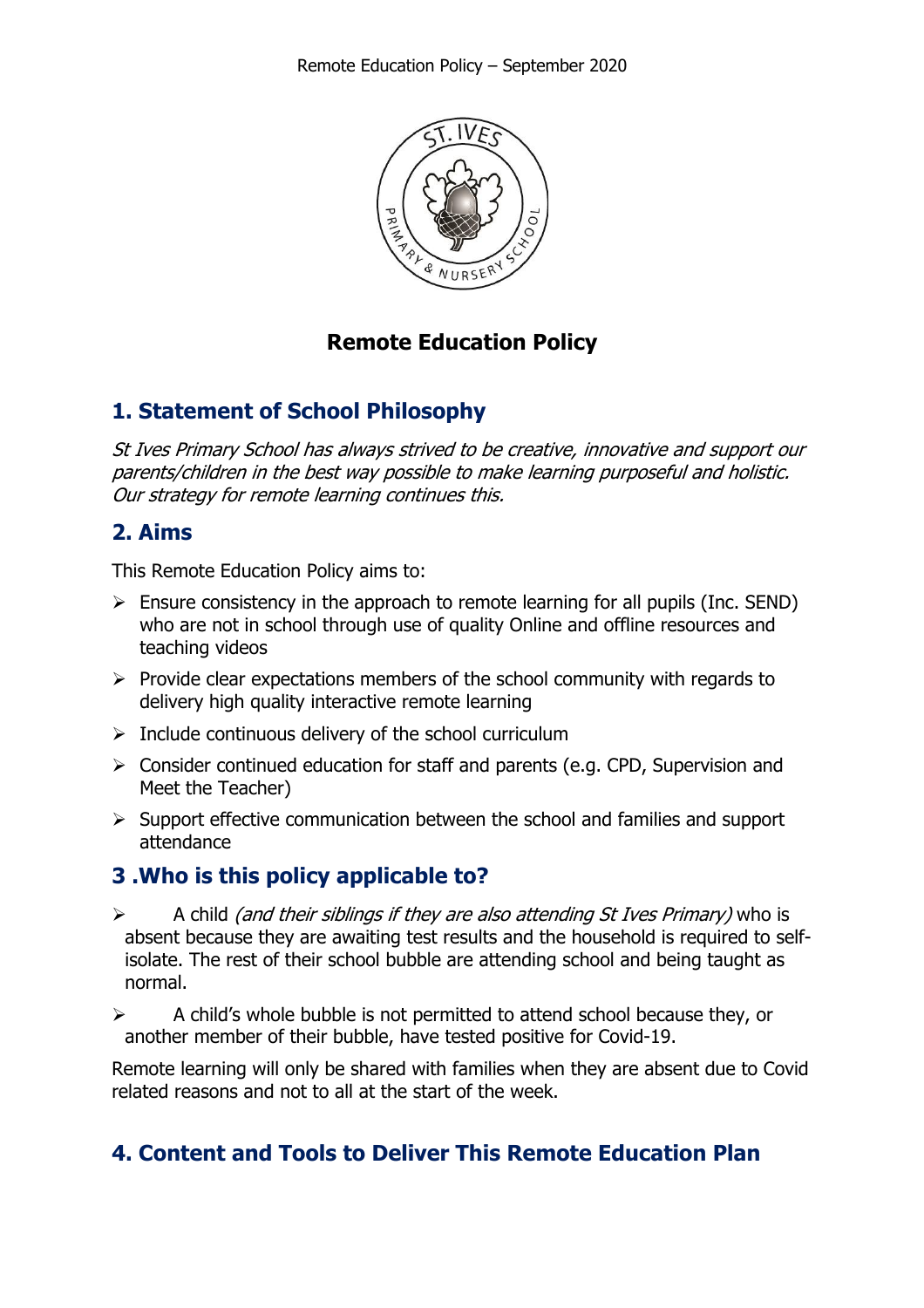Resources to deliver this Remote Education Plan include:

- Online tools for EYFS, KS1 and KS2 (Tapestry, Teams, Seesaw)
- Use of Recorded video (or Live Video if used) for instructional videos and assemblies
- Phone calls home
- Printed learning packs
- Physical materials such as story books and writing tools
- Use of online learning tools including: BBC Bitesize, Oak Academy, TT Rockstars, IXL, Reading Plus, SPAG.com, Spellingframe, Mathsframe.

The policies to be read in conjunction with this policy can be found here:

- Code of Conduct for Online Video calls: Code of Conduct Document
- Seesaw Privacy Policy: https://web.seesaw.me/privacy-policy

## **5. Home and School Partnership**

St Ives Primary School is committed to working in close partnership with families and recognises each family is unique and because of this remote learning will look different for different families in order to suit their individual needs.

St Ives Primary School will provide refresher support to access Seesaw should parents require it.

Where possible, it is beneficial for young people to maintain a regular and familiar routine. St Ives Primary School would recommend that children follow a 'school day' in order to maintain structure.

We would encourage parents to support their children's work, including finding an appropriate place to work and, to the best of their ability, support pupils with work encouraging them to work with good levels of concentration.

Every effort will be made by staff to ensure that work is set promptly. Should accessing work be an issue, parents should contact school promptly and alternative solutions may be available. These will be discussed on a case-to-case basis.

# **6. Roles and responsibilities**

## **Teachers**

To note: the suggested responsibilities below relate to where a whole class/bubble is isolating and would be reduced when it is fewer children isolating and the majority of the class are in school.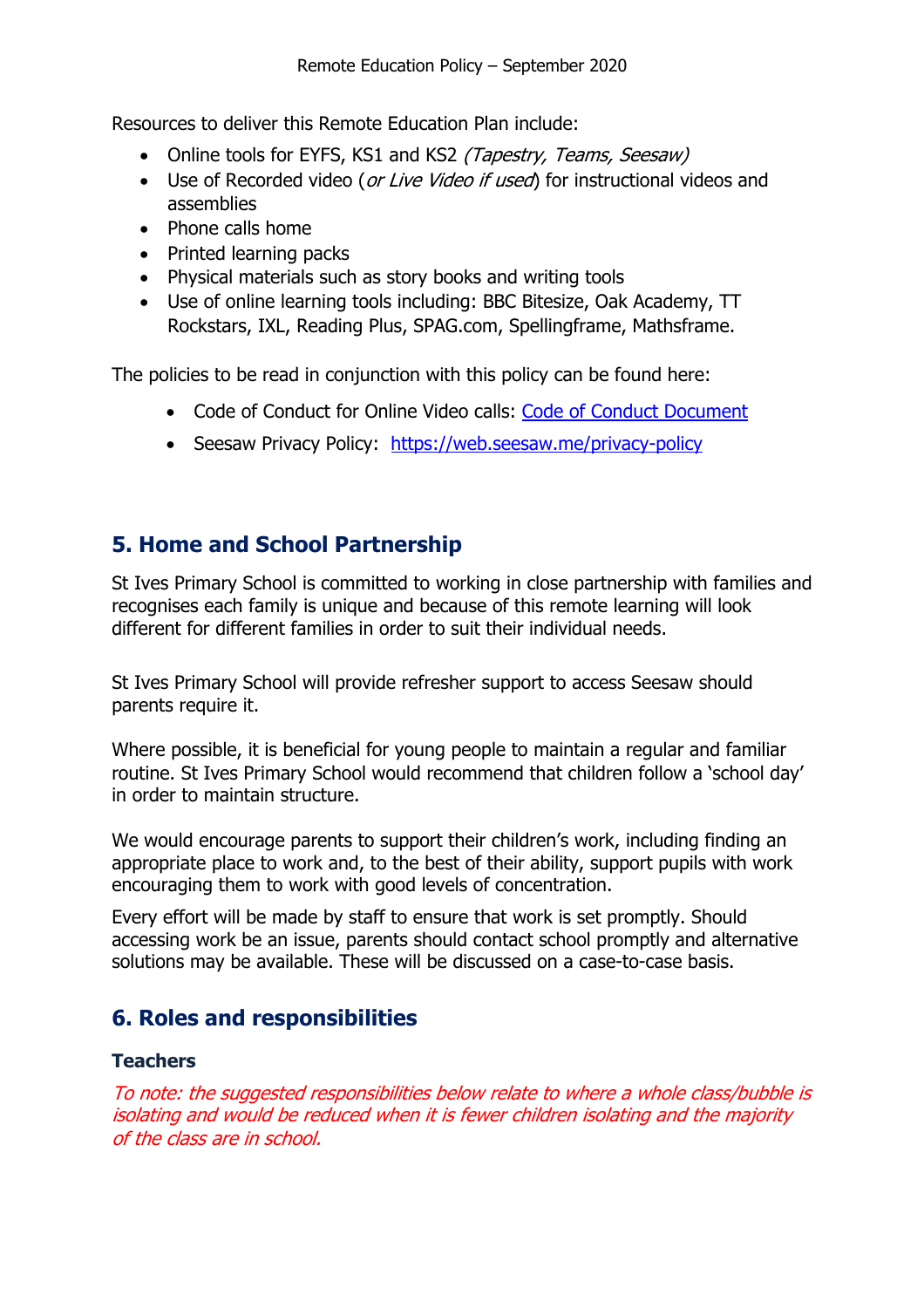St Ives Primary School will provide a refresher training session and induction for new staff on how to use Seesaw.

When providing remote learning, teachers must be available between 8am – 4pm.

If they are unable to work for any reason during this time, for example due to sickness or caring for a dependent, they should report this using the normal absence procedure.

When providing remote learning, teachers are responsible for:

- Setting work:
	- o Teachers will set work on Seesaw for the pupils in their classes.
	- $\circ$  The work set should follow the usual timetable for the class had they been in school, wherever possible.
- Providing feedback on work:
	- o All completed work submitted to receive acknowledgement or feedback.
- Keeping in touch with pupils who are not in school and their parents:
	- $\circ$  If there is a concern around the level of engagement of a pupil/s parents should be contacted via phone to access whether school intervention can assist engagement.
	- o All parent/carer emails should come through the school admin account (office@stivesprimary.com).
	- o Any complaints or concerns shared by parents or pupils should be reported to a member of SLT– for any safeguarding concerns, refer immediately to the DSL.

## **Teaching Assistants**

Teaching assistants must be available between their contracted hours.

If they are unable to work for any reason during this time, for example due to sickness or caring for a dependent, they should report this using the normal absence procedure.

During the school day, teaching assistant must complete tasks as directed by the class teacher or a member of the SLT.

### **Senior Leaders**

Alongside any teaching responsibilities, senior leaders are responsible for:

- Co-ordinating the remote learning approach across the school inc daily monitoring of engagement.
- Monitoring the effectiveness of remote learning, through regular meetings with teachers.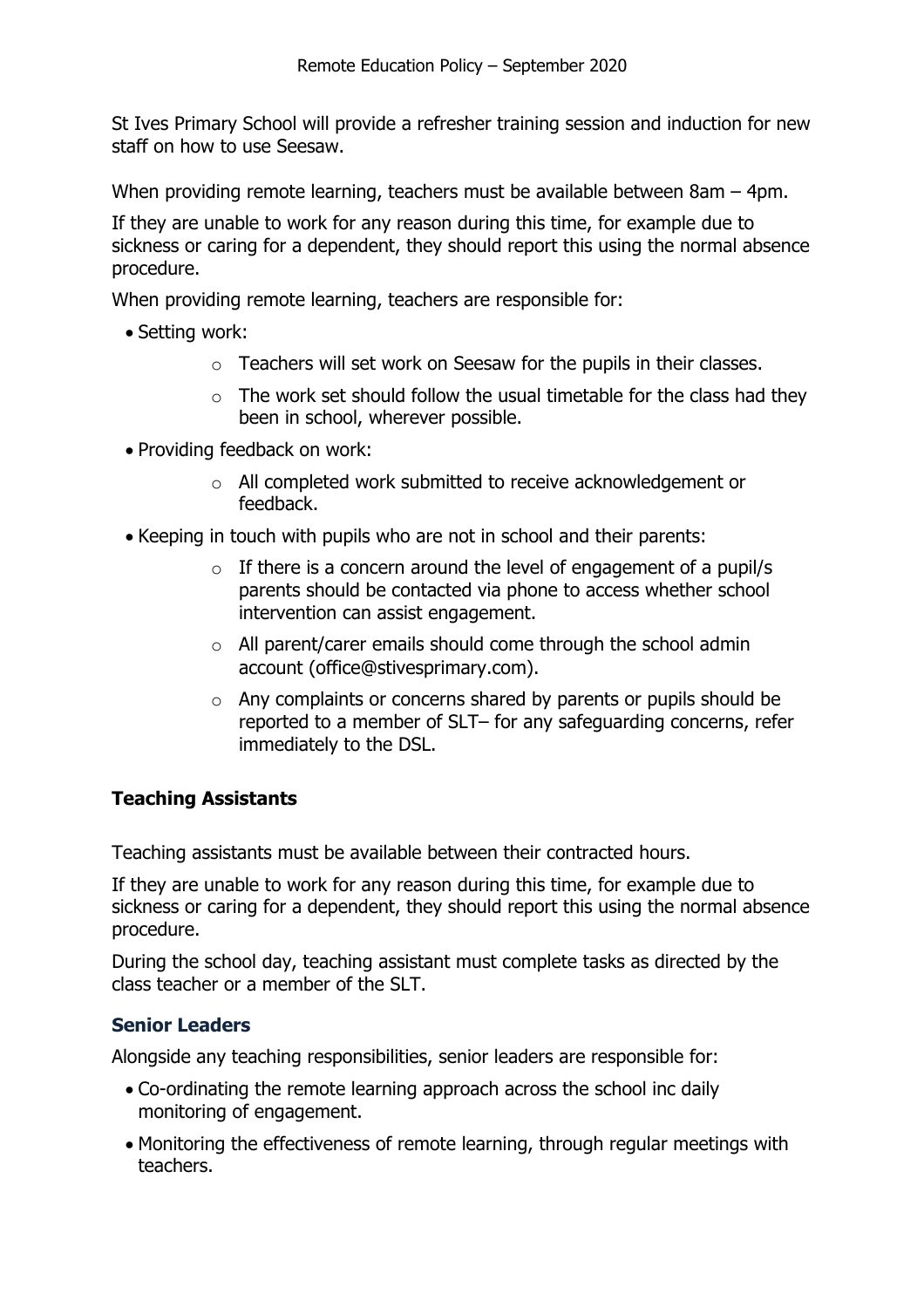• Monitoring the security of remote learning systems, including data protection and safeguarding considerations.

#### **Designated safeguarding lead**

The DSL is responsible for managing and dealing with all safeguarding concerns. For further information, please see the Safeguarding and Child Protection Policy.

### **IT Technicians**

IT technicians (Drift) are responsible for:

- Fixing issues with systems used to set and collect work
- Helping staff with any technical issues they're experiencing
- Reviewing the security of remote learning systems and flagging any data protection breaches to the data protection officer

#### **The SENCO**

- Ensuring that pupils with EHC plans continue to have their needs met while learning remotely, and liaising with the headteacher and other organisations to make any alternate arrangements for pupils with EHC plans and IHPs.
- Identifying the level of support required.

### **Pupils and parents**

Staff can expect pupils learning remotely to:

- Complete work to the deadline set by teachers
- Seek help if they need it from teachers, via the office
- Alert teachers if they're not able to complete work

Staff can expect parents with children learning remotely to:

- Make the school aware if their child is sick or otherwise cannot complete work
- Seek help from the school if they need it
- Be respectful when making any complaints or concerns known to staff

#### **Governing Board**

The governing board is responsible for:

• Monitoring the school's approach to providing remote learning to ensure education remains as high quality as possible

## **7. Links with other policies and development plans**